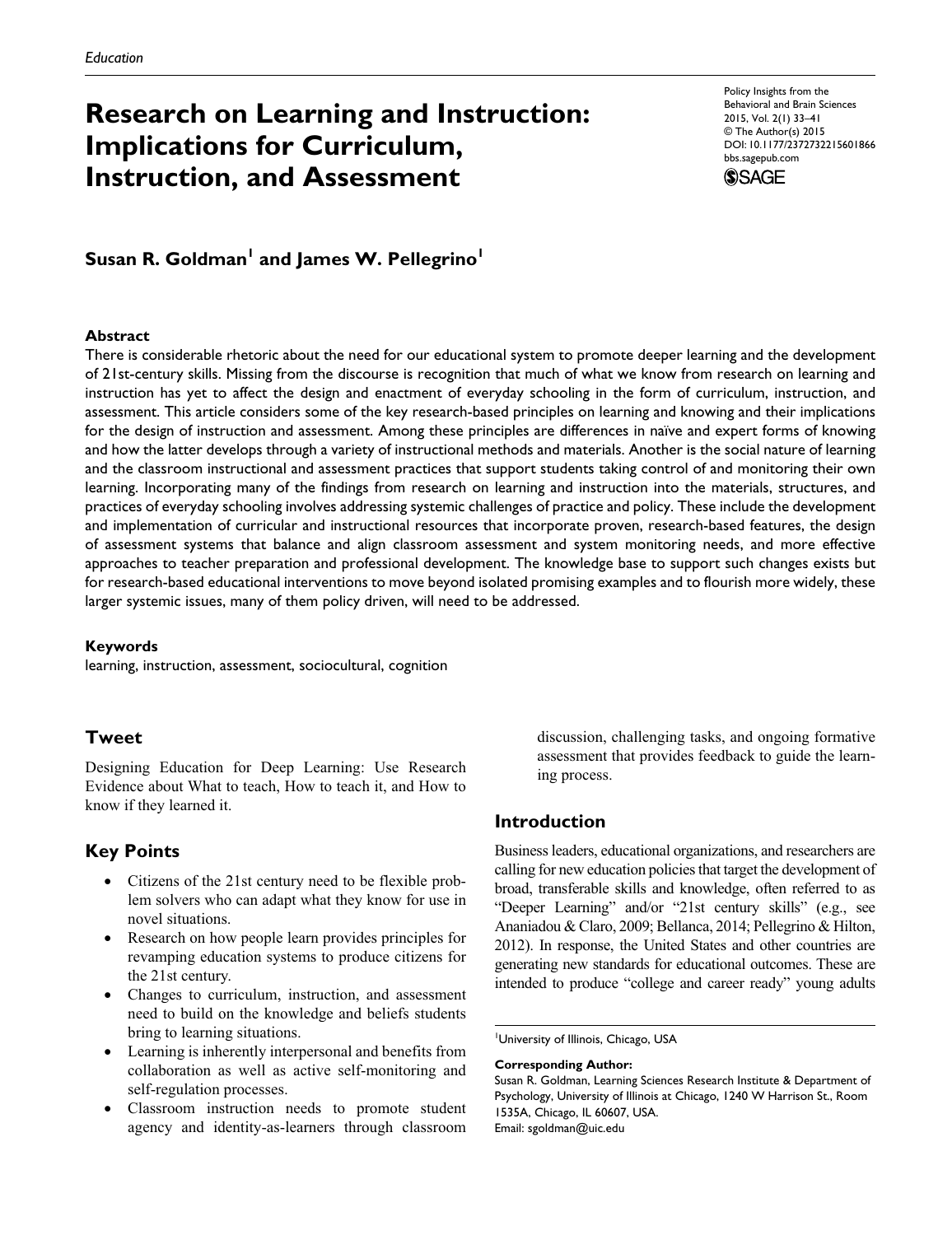(e.g., Common Core State Standards Initiative, 2010a, 2010b). Along with new standards are new assessments (Partnership for Assessment of Readiness for College and Careers, 2014; Smarter Balanced Assessment Consortium, 2014). Underlying the new standards and assessments is the claim that knowledge in the form of memorized facts and rote procedures is inadequate to support flexible, creative, and innovative problem solving or responding in new situations. Rather, in new situations, people need knowledge that helps them understand when, how, and why to apply what they know, so that they can appropriately use it (Pellegrino & Hilton, 2012). National and international assessments such as NAEP (National Assessment of Educational Progress) and PISA (Programme for International Student Assessment) indicate that many educational systems fall short in equipping graduates with these competencies (National Center for Educational Statistics, 2012; Organisation for Economic Co-Operation and Development, 2010; Rampey, Dion, & Donahue, 2009; Vanneman, Hamilton, Baldwin Anderson, & Rahman, 2009).

The imposition of new standards and assessments alone will not address the gap between the status quo and what is needed. Currently, most educational systems are poorly equipped to fulfill 21st-century needs. A major reason for this is outmoded perspectives on how people learn and how instruction and assessment can be designed and productively used in the service of learning. Research on learning and instruction conducted over the past 60 years provides important principles that should inform the design and evaluation of contemporary learning environments.

## **Principles of Learning and Instruction**

Traditional approaches to what we teach—the curriculum; how we teach it—instruction; and how we evaluate what is learned—assessment, are based on theories and models of learning that have not kept pace with modern knowledge of how people learn. They fail to acknowledge what we know about the cognitive, social, and cultural dimensions of learning (Bransford, Brown, & Cocking, 2000; Nasir, Rosebery, Warren, & Lee, 2006; Pellegrino & Hilton, 2012). Furthermore, while general principles of learning (e.g., laws of repetition, practice, and feedback) are broadly applicable to all subject-matter areas (e.g., Pashler et al., 2007), it is critical to take into account disciplinary differences in content, organization, and knowledge generation practices. Such disciplinary differences have important implications for what is taught, how it is taught, and how it is assessed (Goldman, 2012; Moje, 2008). In what follows, we review major findings from research on principles of learning, instruction, and assessment and their implications for what is taught, how, and roles for assessment.

## *Research-Based Principles of Learning*

While there are many important findings on learning, we highlight four principles that have particular significance for the design of curriculum, instruction, and assessment.

*First, students do not come to classroom learning situations as "blank" slates. Rather they bring conceptions of themselves and their worlds that include beliefs, knowledge, and language and discourse practices. These conceptions come from various experiences in their homes, communities, and prior schooling*. People's conceptions, or funds of knowledge (Moll & Greenberg, 1990), shape how people frame learning situations, their roles in them, efforts they are willing to invest in learning, and ultimately what they learn. Educational efforts need to acknowledge and build on learners' conceptions, so that they have opportunities to notice and confront consistencies and inconsistencies and engage in productive knowledge integration (Gutiérrez, Baquedano-López, Alvarez, & Chiu, 1999; Moje et al., 2004). Thus, a critical feature of effective teaching is that it elicits students' preexisting understandings of subject matter and provides opportunities to build on, or challenge, them.

Indeed, research on early learning suggests beginning in the preschool years because children develop sophisticated understandings of many of the phenomena around them. Sometimes, those understandings align with generally accepted ideas and provide a foundation for building new knowledge. But sometimes, they are incomplete and/or inconsistent with established principles. For example, in science, students often have conceptions of physical properties that cannot be easily observed and that are at variance with scientifically accepted conceptions (e.g., atoms do not move in solids; Duit, 2004). In humanities, preconceptions often include stereotypes or simplifications, as when history is understood as a cut and dried struggle between good and evil (Gardner, 1991). If the conceptions that students hold are not brought into the learning situation, they may fail to grasp new concepts, and preexisting conceptions remain their "go to" understandings.

It is also the case that existing understandings can bridge between in-school and out-of-school knowledge and sensemaking practices (e.g., Gutiérrez et al., 1999). For example, Lee (2007) developed the cultural modeling approach as a means of making the structure of a domain visible and explicit to students. Using everyday texts such as rap songs, Lee asked high school students to be explicit about not only what the song meant but also how they knew that it was not to be taken simply at a literal level. Making the processes explicit for distinguishing literal from symbolic meaning in everyday discourse facilitates using these interpretive processes with the texts of formal schooling.

Making everyday content and process knowledge visible is not always sufficient for constructing new conceptions. Numerous research studies demonstrate the persistence of preexisting understandings even after a new model has been taught that contradicts the naïve understanding. For example, students at a variety of ages persist in their beliefs that seasons are caused by the earth's distance from the sun rather than by the tilt of the earth despite instruction to the contrary (Duit, 2004). For the scientifically accepted understanding to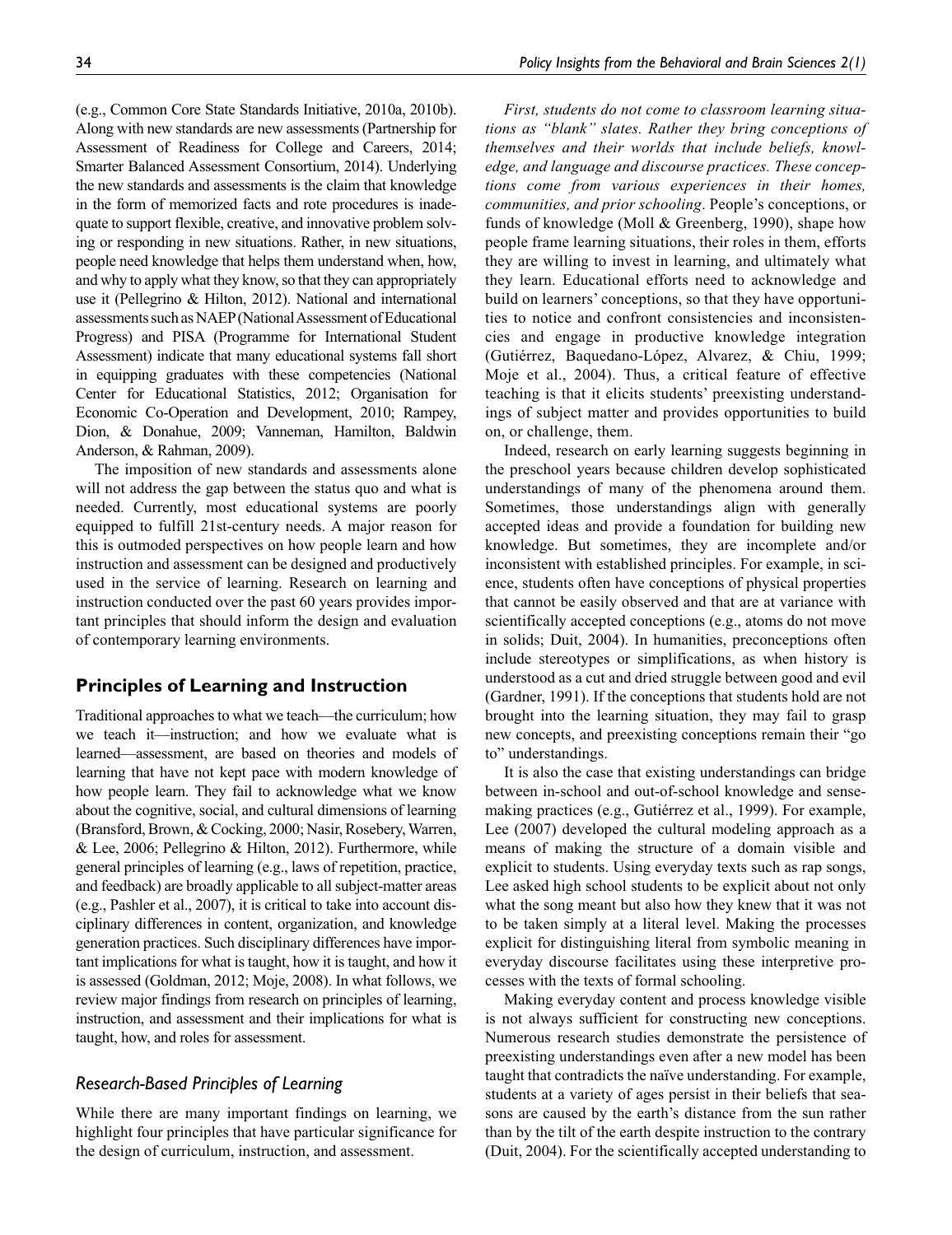replace the naïve understanding, students must reveal the latter and have the opportunity to see where it falls short.

*The second principle about how people learn is that the content and organization of knowledge matter. To develop competence in an area of inquiry, students must (a) have a deep foundation of factual knowledge, (b) understand facts and ideas in the context of a conceptual framework, and (c) organize knowledge in ways that facilitate retrieval and application.* This principle emerges from research that compares the performance of experts and novices, and from research on learning and transfer (e.g., Bransford et al., 2000). Experts, regardless of the field, always draw on richly structured information; they are not just "good thinkers" or "smart people"; nor do they necessarily have better overall memories than other people.

In their domain of expertise, experts do know *more* facts than other people but more crucial is that the facts are connected and organized into patterns, or schemas, that are meaningful for the content domain (Ericsson, Charness, Feltovich, & Hoffman, 2006). Organization of the facts according to important domain principles and frameworks transforms factual information into "usable knowledge" and reflects deep understanding. These organizational patterns, frameworks, or schemas allow experts to see patterns, relationships, or discrepancies that are not apparent to novices. They play an important role in experts' abilities to plan a task, generate reasonable arguments and explanations, and draw analogies to other problems. Experts' schematized conceptual understanding allows them to extract a level of meaning from information that is not apparent to novices (Chi, Glaser, & Rees, 1982). This helps them select and remember relevant information. Experts are also able to fluently access relevant knowledge because their understanding of subject matter allows them to quickly identify what is relevant.

Furthermore, organizing information into a conceptual framework allows for greater transfer: Students can apply what was learned to new situations and learn related information more quickly (Schwartz, Bransford, & Sears, 2005). Students who have learned geographical information for the Americas in a conceptual framework approach the task of learning the geography of another part of the globe with questions, ideas, and expectations that help guide acquisition of the new information. For example, understanding the geographical importance of the Mississippi River sets the stage for students' inquiry into the geographical importance of the Nile, the Rhine, or the Yangtze. Understanding why rivers are geographically important connects geography to other important systems of civilizations (e.g., economics, politics, social structures). As schematic webs become elaborated and embellished, they increasingly guide what learners attend to, and observe, ask questions and make inferences about, and notice as violations of expectations. For example, why did some cities and countries develop rapidly and prosper but others did not?

An important implication of expertise research is that to support transfer, curriculum and instruction need to emphasize the conceptual organization of knowledge and "big ideas" in a discipline. This emphasis should be present from the earliest stages of learning onward (National Research Council, 2012).

*Third, learning is enhanced when people engage in thinking about their own thinking and learning, a process referred to as metacognition.* Metacognition is an active process of monitoring how learning is going: what is understood, what is not; what fits to current conceptions and what does not; what questions are answered; whether progress toward learning goals is being made. Metacognition also refers to what learners know about their own learning processes (e.g., What strategies are useful in what situations?) and how they evaluate their own performance, the learning task and materials (Azevedo & Aleven, 2010). Metacognition is instrumental in students taking control of their own learning because it helps them define and monitor progress toward learning goals, select strategies to enhance learning, evaluate their progress toward the goal, and select alternate strategies when obstacles are encountered. Research with experts who were asked to verbalize their thinking as they worked revealed that they monitored their own understanding carefully, making note of when additional information was required and whether new information was consistent with what they already knew (e.g., Wineburg, 1994). Metacognitive activities are an important component of adaptive expertise, the ability to solve novel as well as routine problems (Hatano & Inagaki, 1986).

Metacognition and many of the strategies we use for thinking reflect cultural norms and methods of inquiry. They are acquired in social interaction and through observation of the behavior of others, including their verbalizations, gestures, and emotional displays. Research has demonstrated that children can be taught these strategies, including the ability to predict outcomes, explain to oneself to improve understanding, note failures to comprehend, activate background knowledge, plan ahead, and apportion time (Bransford et al., 2000). Metacognitive activities must be incorporated into the subject matter that students are learning. Attempts to teach metacognition as generic strategies can lead to failure to transfer.

*The fourth principle is that learning is fundamentally interpersonal, often occurring in and through social interactions*. Even when individuals are learning in physical isolation from others, they rely on culturally transmitted "wisdom of the past," communicated through various material artifacts (e.g., written works; physical objects; visuals such as photographs; Vygotsky, 1978; Wertsch, 1991). Sometimes, people learn from more knowledgeable others by observing explicit modeling or demonstration (e.g., teachers, older siblings, parents; Rogoff, 2003; Rogoff & Angelillo, 2002). Other times learning occurs in collaborative, peer-to-peer interactions or through communities of practice (Gutiérrez & Rogoff, 2003; Lave, 1988). When learners collaborate, they make their thinking visible to one another, thereby sharing perspectives and strategies that may challenge and extend each other's thinking and understanding.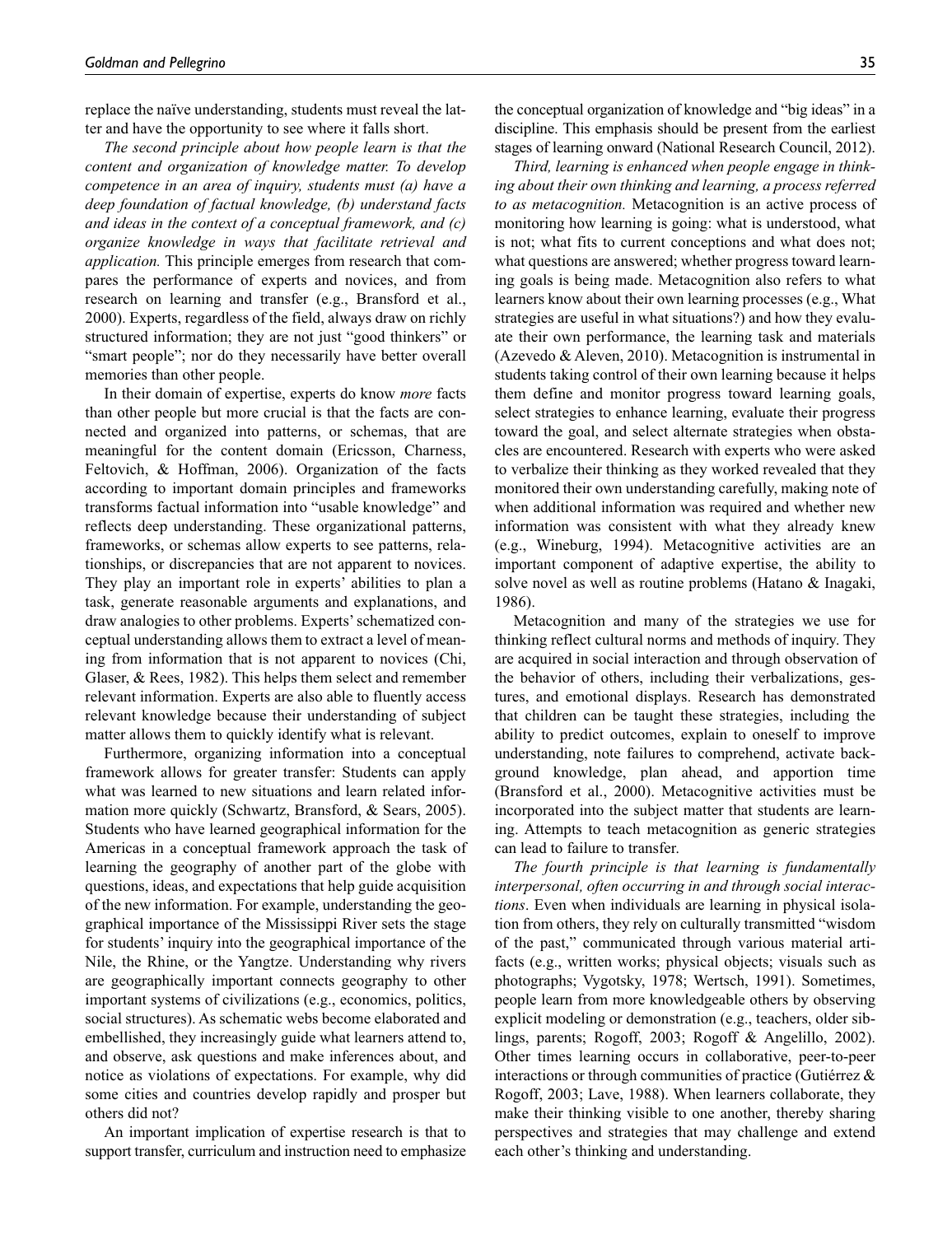### *Research-Based Principles of Instruction*

Instruction that is consistent with the four principles of learning delineated above requires a shift in the learner's role from passive recipient of knowledge to active participant in learning processes. The shift has been described as moving from transmission models to knowledge construction or generation models (Scardamalia & Bereiter, 2006).

#### *Principles for the Design of Instruction*

We outline two overarching principles for the design of instruction that will support the achievement of deep learning through knowledge construction. These principles summarize extensive bodies of learning sciences research on the cognitive, motivational, and sociocultural dimensions of learning in multiple curricular domains (Pellegrino & Hilton, 2012). Teaching consistent with these principles makes it more likely that students will develop organized systems of knowledge and general principles that support transfer. However, achieving deeper learning takes time and repeated practice. Thus, instruction aligned with these principles should begin in preschool and continue across all levels of learning, from kindergarten through college and beyond.

*The first overarching design principle is that learning environments should promote agency and self-regulated learning.* Agency and a sense of self-confidence as a learner are important predictors of achievement (Dweck & Master, 2009). This relationship may be due, in part, to learners being more willing to engage and persist at challenging tasks when they perceive themselves as competent, responsible, and accountable for regulating their own learning (Winne, 1995). Research (Wigfield & Eccles, 2000; Wigfield, Tonks, & Klauda, 2009) shows that students learn more deeply when they:

- attribute their performance to effort rather than to ability;
- have the goal of mastering the material rather than the goal of performing well or not performing poorly;
- expect to succeed on a learning task and value the learning task;
- believe that they are capable of achieving the task at hand.

How such environments are promoted is addressed at least in part by the second overarching design principle.

*Second, contexts for learning should pose challenging tasks and provide guidance and supports that make the task manageable for learners.* A variety of studies across language arts, mathematics, and science indicate that the cognitive demands of tasks have a systematic relationship to achievement: Those that make reasonable but high demands on thinking and reasoning show higher student achievement compared with low-demand tasks (e.g., Newmann & Associates, 1996;

Stein & Lane, 1996). However, students cannot be expected to solve challenging problems without appropriate guidance and support. For example, there is no compelling evidence that beginners deeply learn science concepts or processes simply by freely exploring a science simulation or game. In contrast, asking students to solve challenging problems while providing specific social support and cognitive guidance does promote deeper learning. Social support in the form of various types of collaborative learning positively affects individual learning. Examples are peer-assisted learning (Fuchs, Fuchs, Mathes, & Simmons, 1997), problem-based learning (Hmelo-Silver, 2004), and team-based learning (Vaughn et al., 2013).

*Cognitive guidance.* Three major forms of cognitive guidance are classroom discourse, learning resources, and formative assessment.

*Classroom discourse: Orchestrating talk*. Associated with the transmission metaphor for teaching and learning is monologic discourse, otherwise dubbed the I–R–E sequence (Mehan, 1979): Teachers ask a question, they call on students and evaluate if it is the desired response. If so, they ask the next question. If not, they ask another student until someone provides the "right" response or they provide it themselves. Often the questions are "known answer" questions and the process is actually designed to test whether students have done the reading or memorized some set of facts. This form of monologic discourse can be contrasted with dialogic discourse (Wells, 1999), also referred to as instructional conversations (Goldenberg, 1992; Tharp & Gallimore, 1988) and accountable talk (Michaels, O'Connor, & Resnick, 2008): Teachers pose questions that encourage elaborations, questions, and explanations that require students to actively engage with the material. Dialogic discussions increase student talk and decrease teacher talk (Murphy, Wilkinson, Soter, Hennessey, & Alexander, 2009). Students transform content into their own words, connect it to their prior knowledge, initiate topics, make claims and counterclaims, support their claims with evidence, and pose new questions and puzzles that set the stage for further investigation. In literature classes, dialogic discourse is associated with students going beyond only comprehension of plot to adopting an interpretive stance (Applebee, Langer, Nystrand, & Gamoran, 2003). In both science and mathematics, having students discuss and explain different ways they solved the "same" problem leads to deeper conceptual understanding (O'Connor & Michaels, 1993, 1996).

Classroom discussion is also an effective vehicle for focusing students on *how* they know—the processes they are using to understand. Making these thinking processes explicit through classroom discussion validates and normalizes the process of thinking about thinking—metacognition (Lee, 2007; Schoenbach, Greenleaf, & Murphy, 2012). This becomes particularly important when students experience confusion or discrepancies between what their prior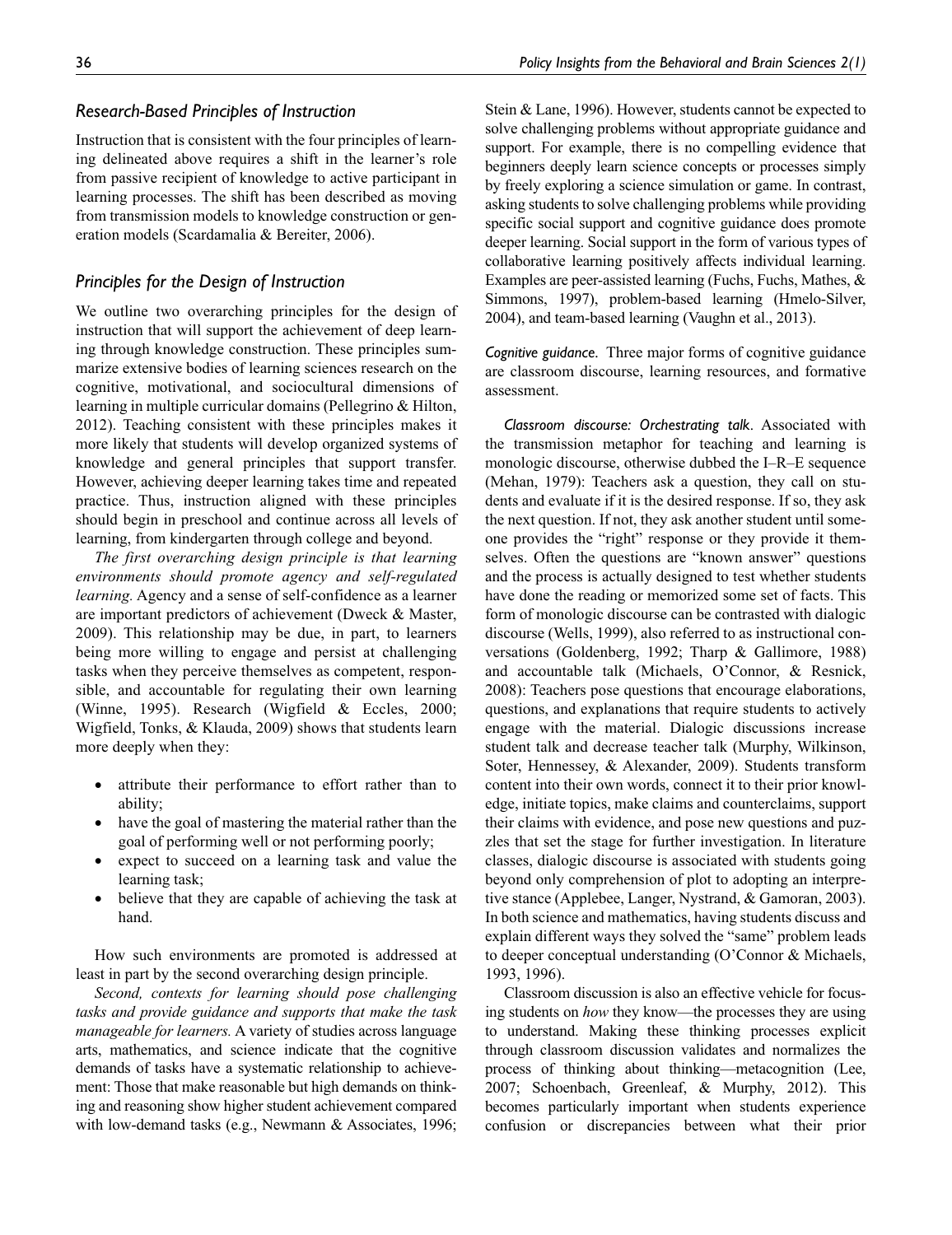knowledge led them to expect and the new information they are trying to understand. Discussion about what does *not* make sense as well as what does can provide opportunities for supporting learning that do not arise when the classroom norm is that you are supposed to know the answers to the questions. Thus, important as the cognitive outcomes are, dialogic classroom discussion also enhances agency in learning—the degree to which students take up the intellectual work of sense making (e.g., Nystrand & Gamoran, 1991).

*Material learning resources*. Guidance and support for success with challenging tasks also depend on the learning resources that are provided for students. "Knowledge-telling" materials such as textbooks that present static compendia of facts obscure the dynamic epistemological processes that produced the "facts" in the first place. A steady diet of such materials obscures the tentative nature of science, the disputed nature of historical arguments, and the legitimacy of multiple interpretations of the same poem, novel or song.

Deeper learning is fostered by learning resources that include multiple and varied representations of concepts. Research has shown that adding diagrams to a text or adding animation to a narration that describes how a mechanical or biological system works can increase students' performance on a subsequent problem-solving transfer test. In addition, allowing students to use concrete objects to represent arithmetic procedures has been shown to increase their performance on transfer tests. This finding has been shown both in classic studies in which bundles of sticks are used to represent two-column subtraction and in an interactive, computerbased lesson in which students move a bunny along a number line to represent addition and subtraction of numbers (Mayer, 2011).

Using examples and cases can help students see how a general principle or method is relevant to a variety of situations and problems. One approach is a worked-out example, in which a teacher models how to carry out a procedure—for example, solving probability problems—while explaining it step by step. Offering worked-out examples to students as they begin to learn a new procedural skill can help them develop deeper understanding of the skill. In particular, deeper learning is facilitated when the problem is broken down into conceptually meaningful steps that are clearly explained; the explanations are gradually taken away as students' proficiency increases with practice (Renkl, 2011).

*Ongoing use of formative assessment*. The third form of cognitive guidance is the ongoing use of assessment for learning. Assessment *for* learning, often labeled formative assessment, is distinguished from assessment *of* learning or summative assessment. At its best, formative assessment is closely tied to what is being taught—curriculum, and how it is being taught—instruction. Formative assessment is a process that is used throughout teaching and learning to monitor students' progress and adjust instruction when needed,

to continually improve student learning. It is different from traditional "summative" assessments that measure what students have learned at the end of a set period of time.

Research indicates that teachers' use of formative assessment can significantly enhance learning by providing better and timely feedback to students about their learning (Black & Wiliam, 1998). The process of continuously monitoring students' learning progress allows teachers to clarify learning goals, respond adaptively based on individual learning patterns, and involve students in the process of peer- and self-assessment. Feedback available through formative assessment contributes to students' monitoring their own learning at a local level and can cue them to the need to adjust their learning activities. Such uses of formative assessment are grounded in research demonstrating that practice with informative feedback is essential for deeper learning and skill development, whereas practice without such feedback yields little learning (Shute, 2008).

Teachers can make use of formative information to plan, revise, or evaluate instructional activities and strategies. Materials for formative assessment are typically more informal than summative assessments (Heritage, 2010). For example, many teachers survey student thinking and understanding with "exit slips." These are short notes that typically indicate what students "took away" from a classroom lesson or activity and are handed to the teacher as students leave their class.

Ongoing formative assessment sits within a broader set of considerations regarding contemporary views of assessment. We assess students to find out what they know and can do, but assessments do not provide direct pipelines into students' minds. Unlike height or weight, the mental representations and processes educators care about are not outwardly visible. Thus, an assessment is a tool for generating observable evidence from which reasonable inferences can be drawn about what students know. Central to this entire process are theories, models, and data on how students learn and what students know as they develop competence.

## **Policy Implications**

The principles of learning and instruction discussed above provide a means of aligning curriculum, instruction, and assessment. Alignment, in this sense, means that the three functions are directed toward the same ends and reinforce one another: Assessment should measure what and how students are actually being taught, and what is actually being taught should parallel the curriculum one wants students to master. Although this may seem straightforward, numerous reports over the last two decades indicate how challenging it is to achieve effective alignment among curriculum, instruction, and assessment (e.g., Bransford et al., 2000; Gordon Commission on the Future of Assessment in Education, 2013; National Academy of Education, 2009a, 2009b, 2009c, 2009d; National Center on Education and the Economy,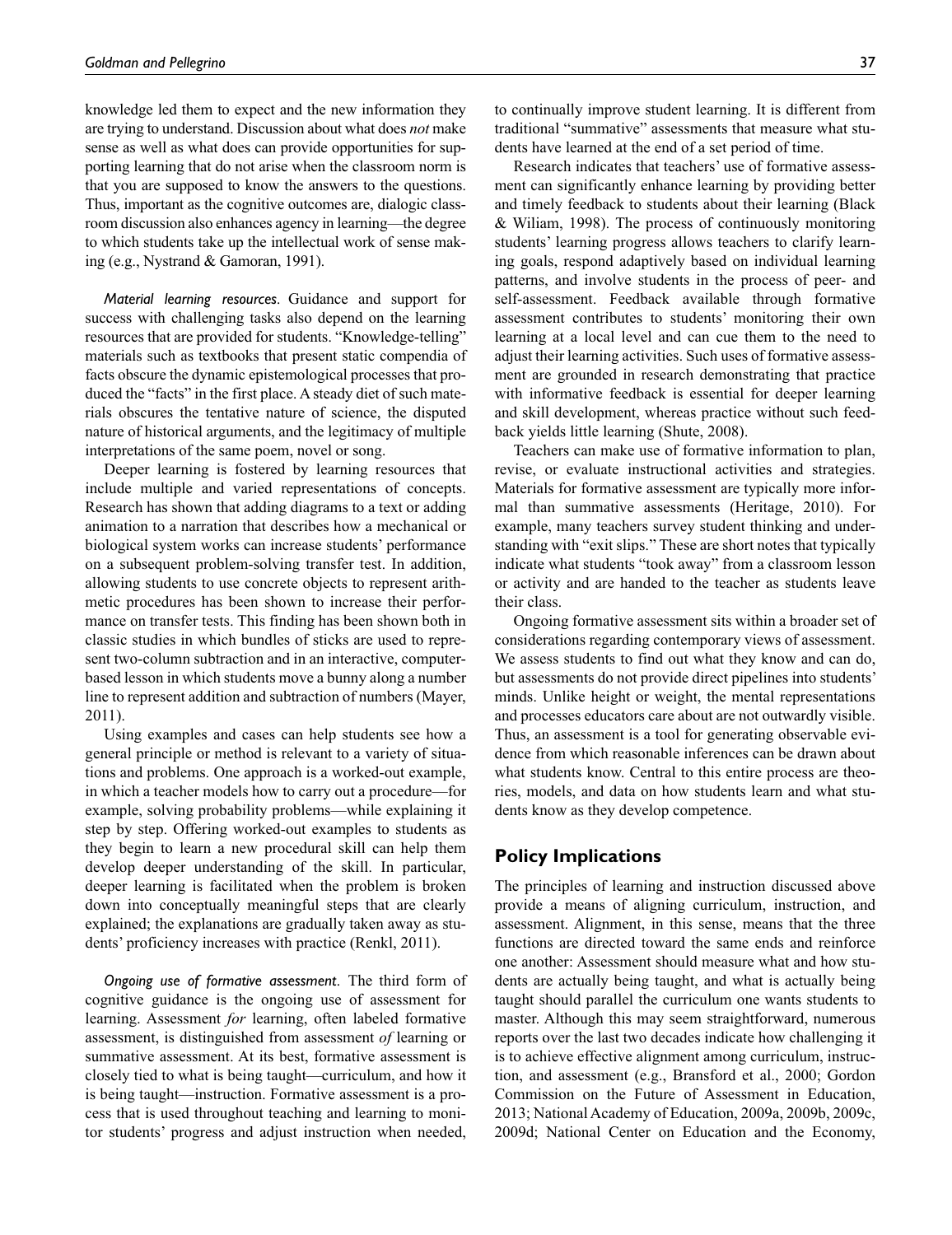2007; Pellegrino, Chudowsky, & Glaser, 2001; Pellegrino & Hilton, 2012). Many of these reports have also argued that significant improvement is not a simple matter and will require changes to many elements of the education system. We outline the nature of such changes for curriculum and instruction, assessment, and teacher education and professional development.

## *Curriculum and Instruction*

Further efforts are needed to create instructional materials and strategies that can be implemented by teachers in their classrooms and that can support teacher practice in ways that help students develop transferable knowledge and skills. Multiple stakeholder groups need to actively support the development and implementation of curriculum and instructional programs that incorporate principles of learning and research-based instructional methods such as those discussed earlier in this article.

## *Assessment*

Despite research showing the value of ongoing formative assessment by teachers, current educational policies focus on summative assessments that measure mastery of limited forms of content knowledge and often hold schools and districts accountable for improving student scores on such assessments. This is at odds with a focus on the development of 21st-century knowledge and skills. However, recent policy developments in the United States suggest that both standards and assessments aligned with 21st-century skills are being entertained. For example, the Common Core State Standards in mathematics and English-language arts, the Framework for K-12 Science Standards, and the Next Generation Science Standards (Achieve, 2013) include many design facets well aligned with conceptions of deeper learning and 21st-century competencies (Pellegrino & Hilton, 2012).

However, the extent to which the educational goals articulated in these disciplinary standards and frameworks can be realized in educational settings will be strongly influenced by their inclusion in district, state, and national assessments. Because educational policy remains focused on outcomes derived from summative assessments that are part of accountability systems, teachers and administrators will focus instruction on whatever is included in state assessments. Thus, the new assessment systems adopted by states need to give significant attention to the inclusion of tasks and situations that focus on deep disciplinary knowledge and skills and that call upon a range of important 21st-century competencies.

A major challenge to attaining such a vision of assessment design and use involves political and economic forces influencing adoption. Traditionally, policymakers have favored the use of standardized, on-demand, end-of-year tests for purposes of accountability. Composed largely of selected response items, these tests are relatively cheap to develop, administer, and score; have sound psychometric properties; and provide easily quantifiable and comparable scores for assessing individuals and institutions. However, such standardized tests have not been conducive to measuring deeper learning or 21st-century competencies. In the face of current fiscal constraints at the federal and state levels, policymakers may seek to minimize assessment costs by maintaining lower cost, traditional test formats. They may resist incorporating into their systems relatively more expensive, richer performance- and curriculum-based assessments that may better measure 21st-century competencies.

#### *Teacher Education and Professional Development*

Current systems and programs will require major changes if they are to support teaching that encourages deeper learning. Changes will need to be made not only in the conceptions of what constitutes effective professional practice but also in the purposes, structure, and organization of preservice and professional learning opportunities (Darling-Hammond, 2006; Garrick & Rhodes, 2000; Lampert, 2010; Webster-Wright, 2009). In particular, disjointed teacher learning opportunities need to be replaced with more integrated continuums of teacher preparation, induction, support, and ongoing professional development, For example, Windschitl (2009; see also Wilson, 2011) proposed that teacher preparation programs should (a) center on a core curriculum grounded in a substantial knowledge of child or adolescent development, learning, and subject-specific pedagogy; (b) provide future teachers with extended opportunities to practice under the guidance of mentors for extended periods of time; and (c) integrate practice experiences with coursework.

Research to date has identified other characteristics of effective teacher preparation programs, including extensive use of case study methods, teacher research, performance assessments, and portfolio examinations that are used to relate teachers' learning to classroom practice (Darling-Hammond, 1999). Wilson (2011) and others have noted that one of the most promising practices for both induction and professional development involves bringing teachers together to analyze samples of student work, such as drawings, explanations, or essays, or to observe videotaped classroom dialogues for formative purposes. Working from principled analyses of how the students are responding to the instruction, the teachers can then change their instructional approaches accordingly.

More generally, policies and practices need to recognize the need for teachers to engage in ongoing learning that connects to their everyday lives in classrooms. That is, professional development needs to connect to the challenges that teachers experience as they implement new teaching approaches to cultivate students' 21st-century skills. Most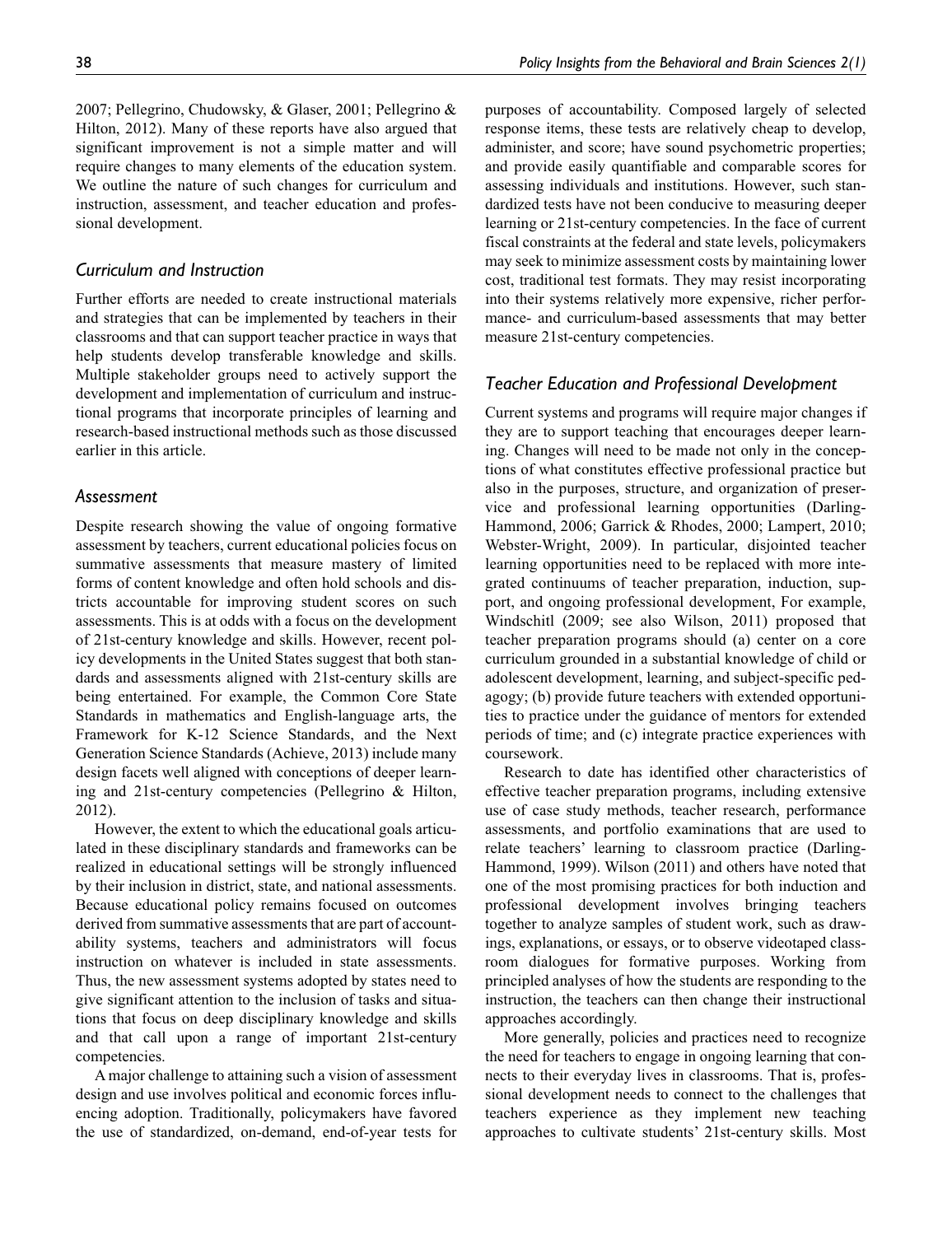critically, preservice teachers and in-service teachers need opportunities to engage in the kinds of teaching and learning environments envisioned for their students. Experiencing instruction designed to support transfer will help them design and implement such environments in their own classrooms. Characteristics of such professional development include ongoing, active, and coherent opportunities to adopt an inquiry stance toward the teaching and learning process amid a professional community of learners (Desimone, Porter, Garet, Yoon, & Birman, 2002; Garet, Porter, Desimone, Birman, & Yoon, 2001; Kubitskey & Fishman, 2006). A policy challenge is finding the time within the workday for such activities and the recognition of these experiences as inherent to the job.

In reflecting on the implications of the research on learning and instruction discussed in this article, it is worth reminding ourselves that a more coherent system of curriculum, instruction, and assessment, one guided by contemporary theory and research on learning and knowing, could potentially reduce disparities in educational attainment. Doing so would allow a broader swathe of young people to enjoy the fruits of workplace success, improved health, and greater civic participation. However, important challenges remain in the areas of research, practice, and policy for attaining such outcomes. For educational interventions to move beyond isolated promising examples and to flourish more widely, larger systemic issues, many of them policy driven, will need to be addressed. These include the design of assessment systems, curricular and instructional resources that incorporate research-based features such as those described above, and more effective approaches to teacher preparation and professional development.

#### **Authors' Note**

The opinions expressed are those of the authors and do not represent the views of the funding agencies.

#### **Declaration of Conflicting Interests**

The author(s) declared no potential conflicts of interest with respect to the research, authorship, and/or publication of this article.

#### **Funding**

The author(s) disclosed receipt of the following financial support for the research, authorship, and/or publication of this article: The authors were supported in the writing of this article in part by grants from the Institute of Education Sciences, U.S. Department of Education (Grant R305F100007 and Grant R305C100024), and the National Science Foundation (Award 1316874).

#### **References**

- Achieve. (2013). *Next generation science standards*. Available from <http://www.nextgenscience.org/>
- Ananiadou, K., & Claro, M. (2009). *21st century skills and competences for new millennium learners in OECD countries*. Paris, France: OECD.
- Applebee, A. N., Langer, J. A., Nystrand, M., & Gamoran, A. (2003). Discussion-based approaches to developing understanding: Classroom instruction and student performance in middle and high school English. *American Educational Research Journal*, *40*, 685-730.
- Azevedo, R., & Aleven, V. (Eds.). (2010). *International handbook of metacognition and learning technologies*. Amsterdam, The Netherlands: Springer.
- Bellanca, J. (2014). *Deeper learning: Beyond 21st century skills*. Bloomington, IN: Solution Tree Press.
- Black, P., & Wiliam, D. (1998). Assessment and classroom learning. *Assessment in Education*, *5*, 7-74.
- Bransford, J. D., Brown, A., & Cocking, R. (Eds.). (2000). *How people learn: Brain, mind, experience and school* (Expanded ed.). Washington, DC: National Academies Press.
- Chi, M. T. H., Glaser, R., & Rees, E. (1982). Expertise in problem solving. In R. J. Sternberg (Ed.), *Advances in the psychology of human intelligence* (Vol. 1, pp. 7-75). Hillsdale, NJ: Lawrence Erlbaum.
- Common Core State Standards Initiative. (2010a). *English language arts standards*. Washington, DC: National Governors Association and Council of Chief State School Officers.
- Common Core State Standards Initiative. (2010b). *Mathematics standards*. Washington, DC: National Governors Association and Council of Chief State School Officers. Retrieved from [http://www.corestandards.org/assets/CCSSI\\_Math%20](http://www.corestandards.org/assets/CCSSI_Math%20Standards.pdf) [Standards.pdf](http://www.corestandards.org/assets/CCSSI_Math%20Standards.pdf)
- Darling-Hammond, L. (1999). Target time toward teachers. *Journal of Staff Development*, *20*, 31-36.
- Darling-Hammond, L. (2006). Constructing 21st-century teacher education. *Journal of Teacher Education*, *57*, 1-15.
- Desimone, L. M., Porter, A. S., Garet, M. S., Yoon, K. S., & Birman, B. (2002). Effects of professional development on teachers' instruction: Results from a three-year longitudinal study. *Educational Evaluation and Policy Analysis*, *24*, 81-112.
- Duit, R. (2004). *Bibliography: Students' and teachers' conceptions and science education database*. Kiel, Germany: University of Kiel.
- Dweck, C. S., & Master, A. (2009). Self-theories and motivation: Students' beliefs about intelligence. In K. R. Wentzel & A. Wigfield (Eds.), *Handbook of motivation at school* (pp. 123- 140). New York, NY: Routledge.
- Ericsson, K. A., Charness, N., Feltovich, P. J., & Hoffman, R. R. (Eds.). (2006). *The Cambridge handbook of expertise and expert performance*. New York, NY: Cambridge University Press.
- Fuchs, D., Fuchs, L. S., Mathes, P. G., & Simmons, D. C. (1997). Peer-assisted learning strategies: Making classrooms more responsive to diversity. *American Educational Research Journal*, *34*, 174-206.
- Gardner, H. (1991). *The unschooled mind: How children think and how schools should teach*. New York, NY: Basic Books.
- Garet, M. S., Porter, A. C., Desimone, L., Birman, B. F., & Yoon, K. S. (2001). What makes professional development effective? Results from a national sample of teachers. *American Educational Research Journal*, *38*, 915-945.
- Garrick, J., & Rhodes, C. (2000). *Research and knowledge at work: Perspectives, case studies, and innovative strategies*. London: Routledge.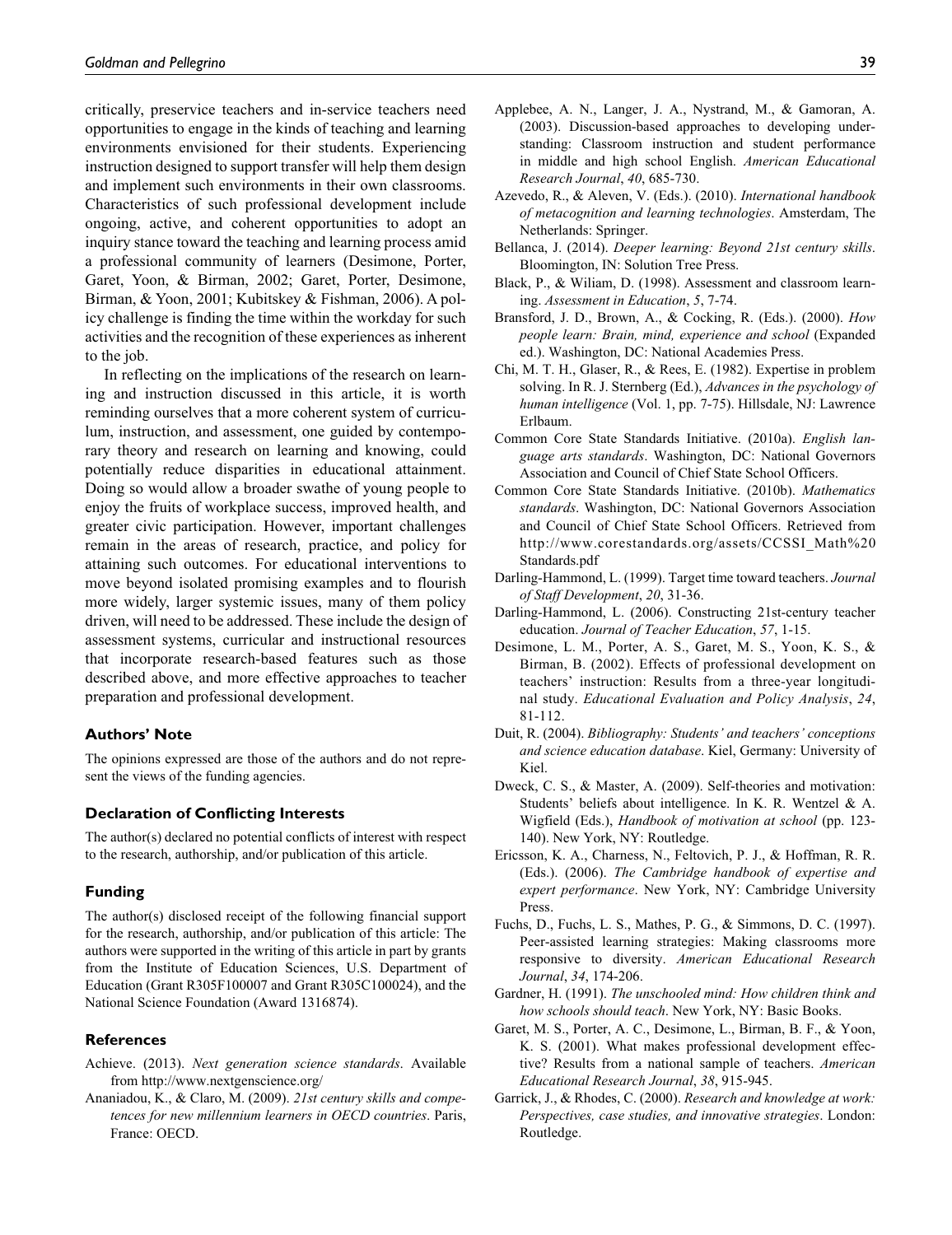- Goldenberg, C. (1992). Instructional conversations: Promoting comprehension through discussion. *The Reading Teacher*, *46*, 316-326.
- Goldman, S. R. (2012). Adolescent literacy: Learning and understanding content. *Future of Children*, *22*, 89-116.
- Gordon Commission on the Future of Assessment in Education. (2013). *Policy report*. Retrieved from [http://www.gordoncom](http://www.gordoncommission.org/publications_reports.html)[mission.org/publications\\_reports.html](http://www.gordoncommission.org/publications_reports.html)
- Gutiérrez, K., Baquedano-López, P., Alvarez, H., & Chiu, M. M. (1999). Building a culture of collaboration through hybrid language practices. *Theory Into Practice*, *38*, 87-93.
- Gutiérrez, K., & Rogoff, B. (2003). Cultural ways of learning: Individual traits or repertoires of practice. *Educational Researcher*, *32*(5), 19-25.
- Hatano, G., & Inagaki, K. (1986). Two courses of expertise. In H. A. H. Stevenson, H. Azuma, & K. Hakuta (Eds.), *Child development and education in Japan* (pp. 262-272). New York, NY: Freeman.
- Heritage, M. (2010). *Formative assessment: Making it happen in the classroom*. Thousand Oaks, CA: Corwin Press.
- Hmelo-Silver, C. E. (2004). Problem-based learning: What and how do students learn? *Educational Psychology Review*, *16*, 235-266.
- Kubitskey, B., & Fishman, B. J. (2006). A role for professional development in sustainability: Linking the written curriculum to enactment. In S. A. Barab, K. E. Hay, & D. T. Hickey (Eds.), *Proceedings of the 7th International Conference of the Learning Sciences* (Vol. 1, pp. 363-369). Mahwah, NJ: Lawrence Erlbaum.
- Lampert, M. (2010). Learning teaching in, from, and for practice: What do we mean? *Journal of Teacher Education*, *61*, 1-2.
- Lave, J. (1988). *Cognition in practice: Mind, mathematics, and culture in everyday life*. Cambridge, UK: Cambridge University Press.
- Lee, C. D. (2007). *Culture, literacy, and learning: Taking bloom in the midst of the whirlwind*. New York, NY: Teachers College Press.
- Mayer, R. E. (2011). Instruction based on visualizations. In R. E. Mayer & P. A. Alexander (Eds.), *Handbook of research on learning and instruction* (pp. 427-445). New York, NY: Routledge.
- Mehan, H. (1979). *Learning lessons: Social organization in the classroom*. Cambridge, MA: Harvard University Press.
- Michaels, S., O'Connor, C., & Resnick, L. B. (2008). Deliberative discourse idealized and realized: Accountable talk in the classroom and in civic life. *Studies in Philosophy and Education*, *27*, 283-297.
- Moje, E. B. (2008). Foregrounding the disciplines in secondary literacy teaching and learning: A call for change. *Journal of Adolescent and Adult Literacy*, *52*, 96-107.
- Moje, E. B., Ciechanowski, K. M., Kramer, K. E., Ellis, L., Carrillo, R., & Collazo, T. (2004). Working toward third space in content area literacy: An examination of everyday funds of knowledge and discourse. *Reading Research Quarterly*, *39*, 38-70.
- Moll, L. C., & Greenberg, J. (1990). Creating zones of possibilities: Combining social contexts for instruction. In L. C. Moll (Ed.), *Vygotsky and education* (pp. 319-348). New York, NY: Cambridge University Press.
- Murphy, P. K., Wilkinson, I. A. G., Soter, A. O., Hennessey, M. N., & Alexander, J. F. (2009). Examining the effects of classroom

discussion on students' comprehension of text: A meta-analysis. *Journal of Educational Psychology*, *101*, 740-764.

- Nasir, N. S., Rosebery, A. S., Warren, B., & Lee, C. D. (2006). Learning as a cultural process: Achieving equity through diversity. In R. K. Sawyer (Ed.), *The Cambridge handbook of the learning sciences* (pp. 489-504). New York, NY: Cambridge University Press.
- National Academy of Education. (2009a). *Education policy white paper on science and mathematics education* (J. Kilpatrick & H. Quinn, Eds.). Washington, DC: Author.
- National Academy of Education. (2009b). *Education policy white paper on standards, assessments, and accountability* (L. Shepard, J. Hannaway, & E. Baker, Eds.). Washington, DC: Author.
- National Academy of Education. (2009c). *Education policy white paper on teacher quality* (S. Wilson, Ed.). Washington, DC: Author.
- National Academy of Education. (2009d). *Education policy white paper on time for learning* (B. Rowan, Ed.). Washington, DC: Author.
- National Center for Educational Statistics. (2012). *The nation's report card: Science 2011* (NCES 2012-465). Washington, DC: Institute of Education Sciences, U.S. Department of Education.
- National Center on Education and the Economy. (2007). *Tough choices or tough times*. Washington, DC: Author.
- National Research Council. (2012). *A framework for K-12 science education: Practices, crosscutting concepts, and core ideas* (Committee on a Conceptual Framework for New K-12 Science Education Standards, Board on Science Education, Division of Behavioral and Social Sciences and Education). Washington, DC: The National Academies Press.
- Newmann, F. M., & Associates. (1996). *Authentic achievement: Restructuring schools for intellectual quality*. San Francisco, CA: Jossey-Bass.
- Nystrand, M., & Gamoran, A. (1991). Student engagement: When recitation becomes conversation. In H. C. Waxman & H. J. Walberg (Eds.), *Effective teaching: Current research* (pp. 257- 276). Berkeley, CA: McCutchan.
- O'Connor, M. C., & Michaels, S. (1993). Aligning academic task and participation status through revoicing: Analysis of a classroom discourse strategy. *Anthropology and Education Quarterly*, *24*, 318-335.
- O'Connor, M. C., & Michaels, S. (1996). Shifting participant frameworks: Orchestrating thinking practices in group discussion. In D. Hicks (Ed.), *Discourse, learning, and schooling* (pp. 63-103). New York, NY: Cambridge University Press.
- Organisation for Economic Co-Operation and Development. (2010). *PISA 2009 results: What students know and can do: Student performance in reading, mathematics, and science*. Paris: Author.
- Partnership for Assessment of Readiness for College and Careers. (2014). *The PARCC assessment: Item development*. Retrieved from [http://www.parcconline.org/assessments/test-design/test](http://www.parcconline.org/assessments/test-design/test-development/item-development)[development/item-development](http://www.parcconline.org/assessments/test-design/test-development/item-development)
- Pashler, H., Bain, P. M., Bottge, B. A., Graesser, A., Koedinger, K., McDaniel, M., & Metcalfe, J. (2007). *Organizing instruction and study to improve student learning: IES practice guide* (NCER 2007-2004). Washington, DC: National Center for Education Research.
- Pellegrino, J. W., Chudowsky, N., & Glaser, R. (Eds.). (2001). *Knowing what students know: The science and design*